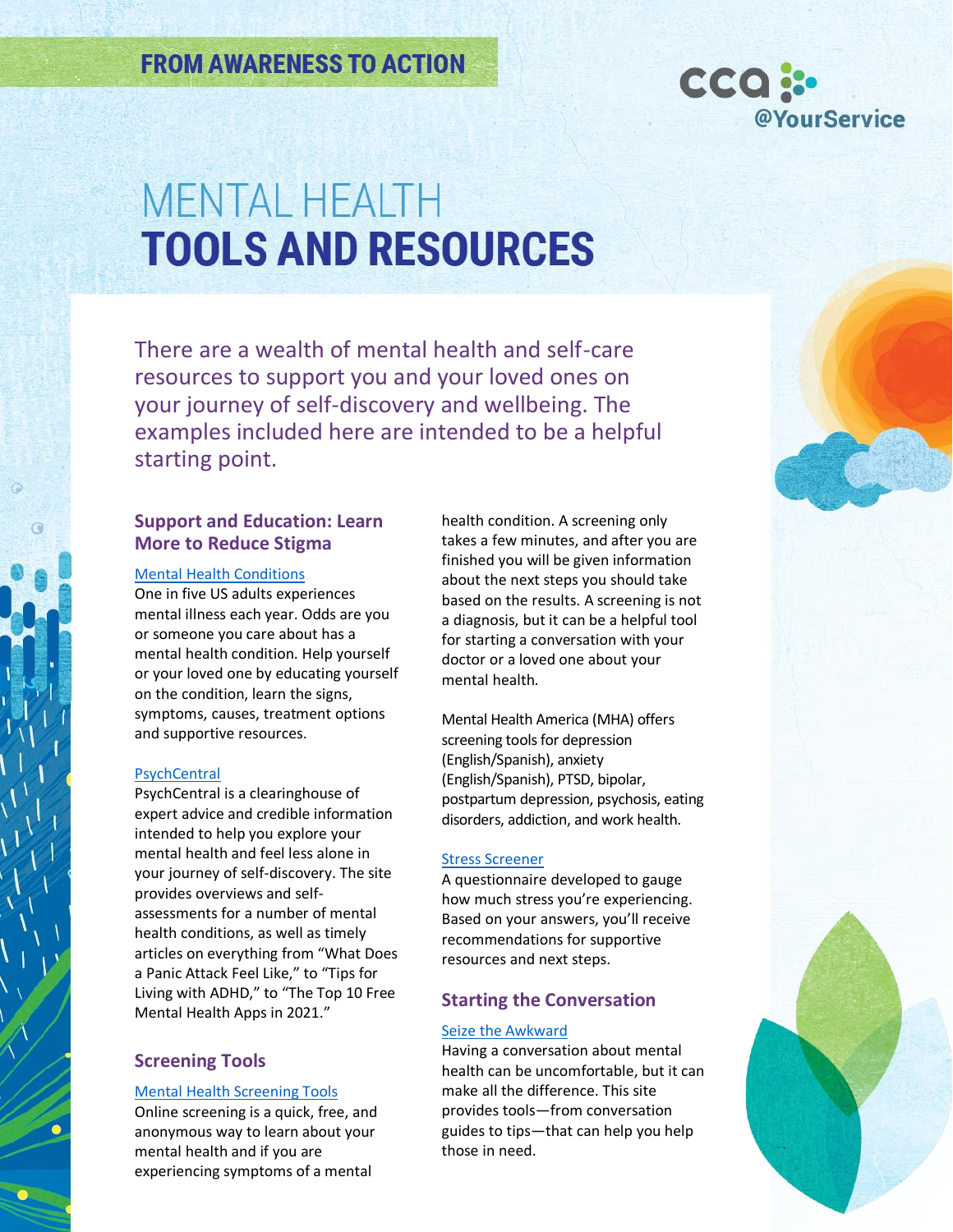

### [Disclosing to Others](https://nami.org/Your-Journey/Individuals-with-Mental-Illness/Disclosing-to-Others)

Ideally, the people around you will understand your illness and be supportive. You can give friends, family, and colleagues a better chance to help by thinking ahead about who, what, where, when, why and how to disclose your mental illness.

## [Uncomfortable but Important](https://mhanational.org/time-talk-uncomfortable-important)  [Conversations](https://mhanational.org/time-talk-uncomfortable-important)

A guide to help adolescents and teens recognize when it's time to talk about mental health and determine the best person to talk to.

# **Making Informed Decisions About Care**

## [Finding Care](https://mhanational.org/finding-therapy)

Offers information and resource links to mental health treatment services in your community, including crisis services, affordable community mental health, individual providers, provider associations, provider organizations that serve specific audiences and specialized treatment and referral service organizations.

### [Finding the Right Care](https://mhanational.org/finding-right-mental-health-care-you)

This detailed fact sheet provides guidance on making an informed decision about which mental health professional and treatment approach are right for you, and how to determine if you're getting the care you need.

# **Support for Youth and Adolescents**

### Your Child's [Mental Health](https://screening.mhanational.org/screening-tools/parent/?ref)

A screening tool that parents and caregivers can use to see if a child is having emotional, attentional, or behavioral difficulties.

## [Child Mind Institute Family Resource](https://childmind.org/resource-finder/)  **[Center](https://childmind.org/resource-finder/)**

Concerned about a child, but not sure where to start? Child Mind Institute's Resource Finder allows you to check off the issues you're noticing and provides a list of relevant tools and information to help you support a child struggling with mental health, behavior, or learning challenges

## [JED Mental Health Resource Center](https://jedfoundation.org/mental-health-resource-center/?_ga=2.190281387.1258897080.1649616608-1351552835.1649616608)

The JED Foundation's Mental Health Resource Center provides essential information about common emotional health issues and shows teens and young adults how they can support one another, overcome challenges, and make a successful transition to adulthood.

## [National Child Traumatic Stress](https://www.nctsn.org/)  **[Network](https://www.nctsn.org/)**

NCTSN was created to raise the standard of care and increase access to services for children and families who experience or witness traumatic events. Be sure to check out their Pause, Reset, Nourish (PRN) to Promote Wellbeing handout.

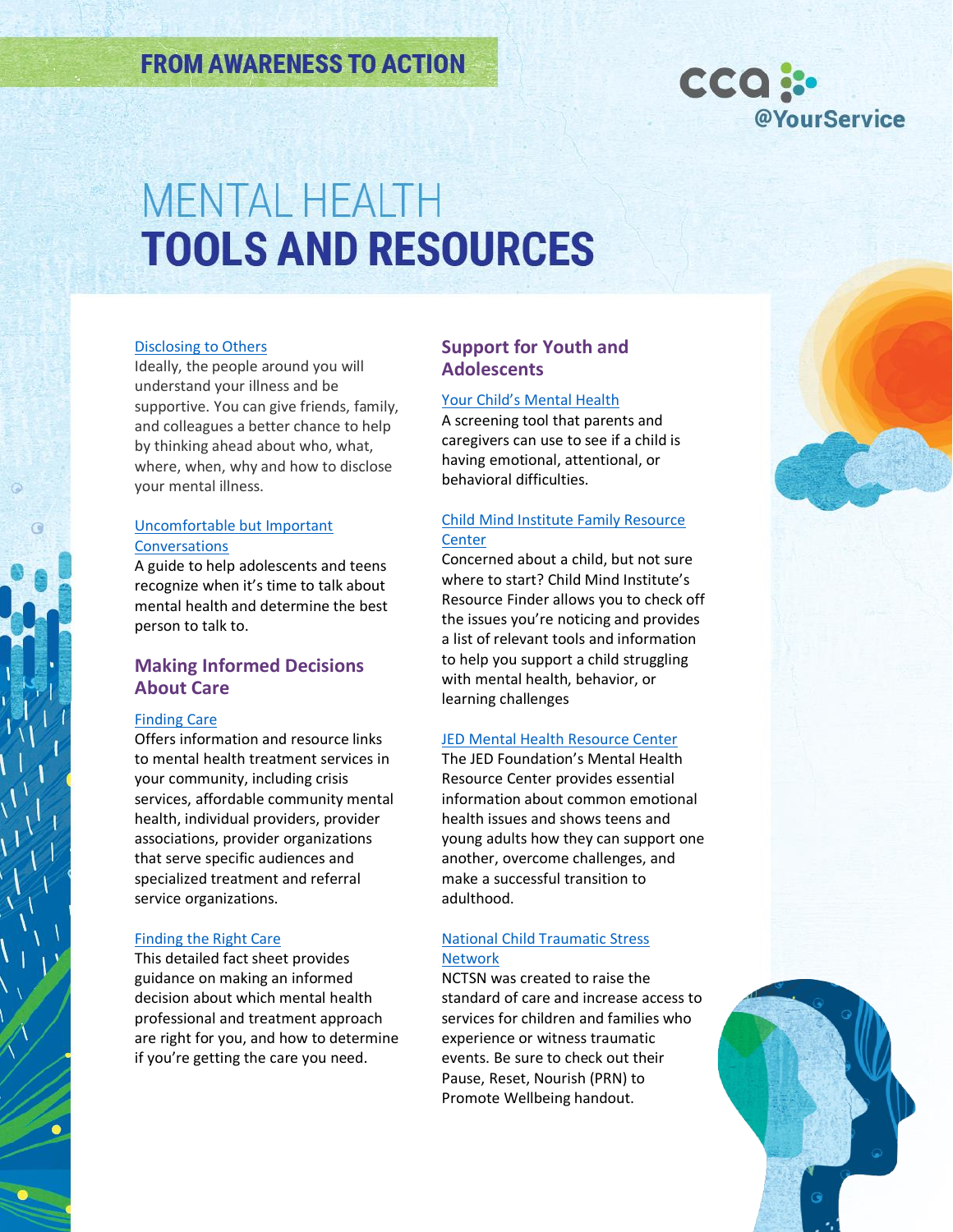

#### [Inner Explorer @ Home App](https://innerexplorer.org/homeapp/)

A free mindfulness app specifically designed for parents and caregivers to use with their children and which features daily guided mindfulness practices for all age-groups.

### [Wisdom: The World of Emotions](https://betterkids.education/)

Geared toward children ages 4-8, this free game is designed to build socialemotional learning skills through play. Parents and caregivers can play the game with their children and use supplemental hands-on activities to help their child practice healthy coping strategies and gratitude.

# **DIY Worksheets**

## [Dealing with the Worst-Case Scenario](https://mhanational.org/sites/default/files/Worksheet%20-%20Dealing%20with%20the%20Worst-Case%20Scenario.pdf)

Going to the worst-case scenario is one of the most common thinking traps we fall into. This pattern of thinking can result in ruminating in ways that pull you into a rut, bring your feelings down, make depression worse, cause you to avoid your responsibilities, and increase anxiety. Use this worksheet to reality test and find healthier thoughts.

#### [Managing Frustration and Anger](https://mhanational.org/sites/default/files/Worksheet%20-%20Managing%20Frustration%20and%20Anger.pdf)

Anger and frustration are both common emotional responses that everyone faces. However, if these feelings become too intense, they can lead to both mental and physical distress, and cause problems in relationships. This worksheet can help you identify the emotions and thoughts behind your anger and frustration, and help you determine what you need to feel better.

### [Physical Symptoms and Feelings](https://www.mhanational.org/sites/default/files/Worksheet%20-%20Physical%20Symptoms%20and%20Feelings%20Tracker_0.pdf)  **[Tracker](https://www.mhanational.org/sites/default/files/Worksheet%20-%20Physical%20Symptoms%20and%20Feelings%20Tracker_0.pdf)**

Your mental and physical health are strongly linked. This worksheet will help you to track your physical symptoms as well as the emotions and situations you experience each day. Seeing these things side by side may help you to notice patterns and find triggers to avoid in the future.

#### [Practicing Radical Acceptance](https://mhanational.org/sites/default/files/Worksheet%20-%20Practicing%20Radical%20Acceptance.pdf)

Radical acceptance is a practice that helps us evaluate situations and work to reduce the emotional burden of the reality of the situation like resentment, anger, hatred, or shame. This worksheet includes prompts to help you practice radical acceptance

### [Prioritizing Self-Care](https://mhanational.org/sites/default/files/Worksheet%20-%20Prioritizing%20Self-Care.pdf)

When we have a lot on our plates or we are facing mental health challenges, it can feel easy to push our own needs to the side. However, making time for ourselves is essential to our overall well-being. Use this worksheet to help you better understand what is holding you back from taking time for yourself and your needs.

### [Processing Trauma and Stress](https://mhanational.org/sites/default/files/Worksheet%20-%20Processing%20Trauma%20and%20Stress.pdf)

After a traumatic experience, it can be helpful to get your thoughts outside of your head. Use this worksheet to write down your experiences and gain perspective about your situation.

### [Staying Grounded](https://www.mhanational.org/sites/default/files/B2S%202018%20Worksheet%20-%20Keep%20Your%20Mind%20Grounded.pdf)

Do you feel like your mind is constantly racing through a million thoughts, thinking about the past, the future, or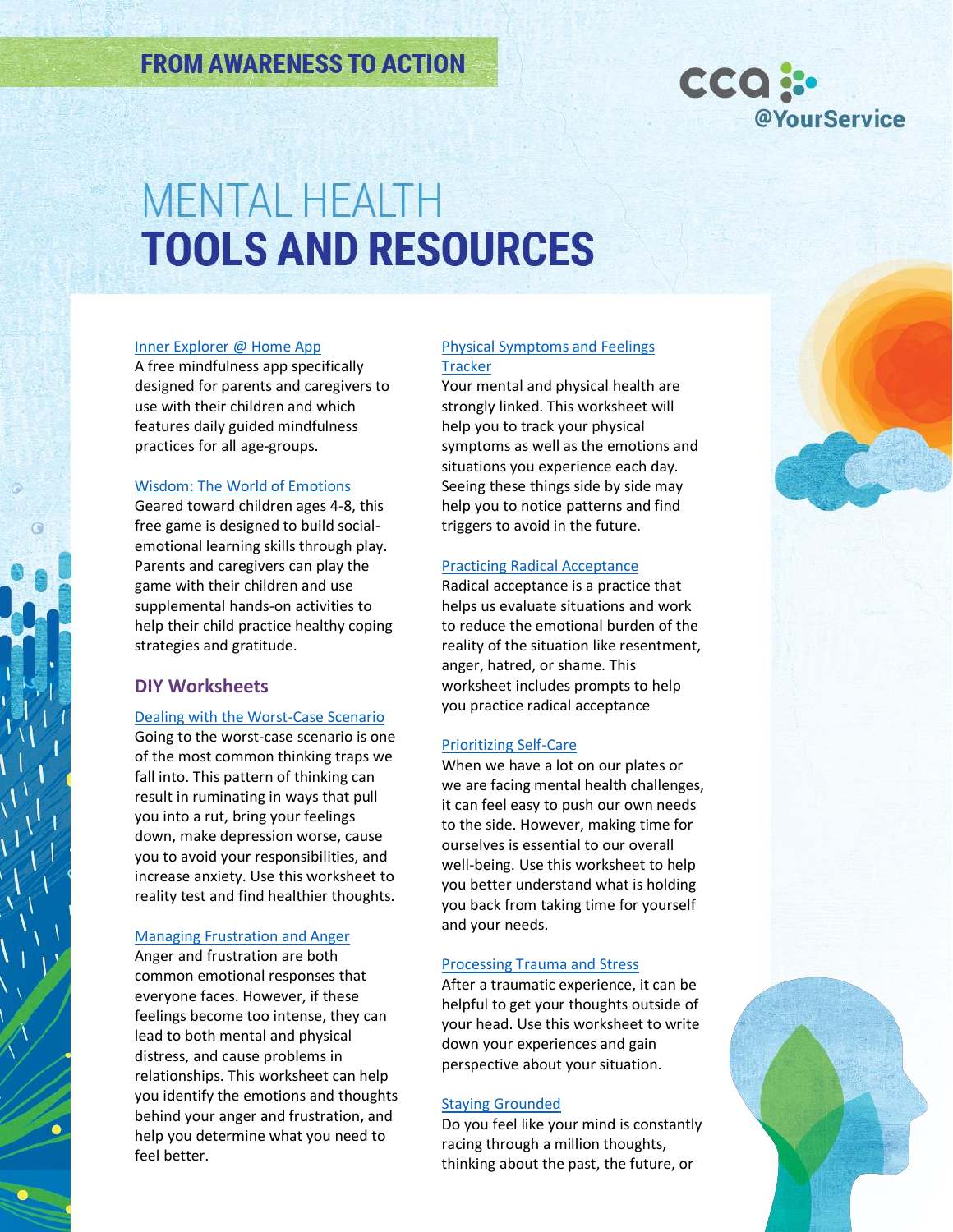

all the things that went wrong or could go wrong.? This worksheet is designed to help you calm down and retrain your body and mind to stay grounded in the moment. The more you practice, the faster you'll notice your body and brain responding well.

### [Stopping Stupid Thoughts](https://www.mhanational.org/sites/default/files/Worksheet%20-%20Stopping%20Stupid%20Thoughts.pdf)

It's hard to feel good when someone is saying mean things to you all the time, especially when that person is you! Follow this five-step exercise to stop negative thoughts and reframe them in a more compassionate way.

#### [What's Underneath](https://www.mhanational.org/sites/default/files/Worksheet%20-%20Whats%20Underneath.pdf)

Taking the time to slow down and identify what you're really experiencing can help you feel better and can improve your relationships with others. This worksheet will help you to build your emotional vocabulary to help you better understand and communicate your feelings.

#### [When Changing Sleep Habits is Hard](https://www.mhanational.org/sites/default/files/Worksheet%20-%20When%20Changing%20Sleep%20is%20Hard_0.pdf)

You know the benefits of a good night's sleep, but making changes to your sleep habits can be hard. This worksheet provides some questions to think about to help get you started.

### [When Managing Stress is Hard](https://www.mhanational.org/sites/default/files/Worksheet%20-%20When%20Managing%20Stress%20is%20Hard_0.pdf)

You know stress is getting the better of you, but changing the way you manage stress is hard. This worksheet provides some questions to think about to help get you started.

# **Financial Assistance for Prescription Medication**

#### [Medicine Assistance Tool](https://medicineassistancetool.org/)

A search engine that contains information on approximately 900 public and private assistance programs that help those with financial need get access to their prescription.

#### [GoodRx](https://www.goodrx.com/go/homepage-lander-sem-7?c=homepage-lander-sem-7&utm_campaign=127243741&utm_content=7699746781&utm_source=google&utm_medium=cpc&utm_term=kwd-54255549541&gclid=CjwKCAjw0a-SBhBkEiwApljU0vcpJjSdG0WGi4O_aTDdJUn3ISe08CXGyvaPy6_VB8DsYR_S_rCjRxoCeC4QAvD_BwE&gclsrc=aw.ds)

Find free coupons and save up to 80% off prescriptions.

#### **[NeedyMeds](https://www.needymeds.org/)**

A national non-profit that connects people to programs that will help them afford their medications and other healthcare costs.

## **Additional Resources**

## **[Brightline](https://hellobrightline.com/)**

The first comprehensive behavioral health solution designed to support kids, teens, and parents across a range of common family challenges.

#### [Choices in Recovery](https://www.choicesinrecovery.com/)

Support and information for people with Schizophrenia, Schizoaffective, and Bipolar Disorder and their caregivers, including Strategies for Success that can be used daily by people living with mental health conditions.

#### [DRK Beauty](https://drkbeautyhealing.org/)

DRK Beauty is a well-being and mental health digital platform that helps womxn of color discover and craft their own unique well-being journey.